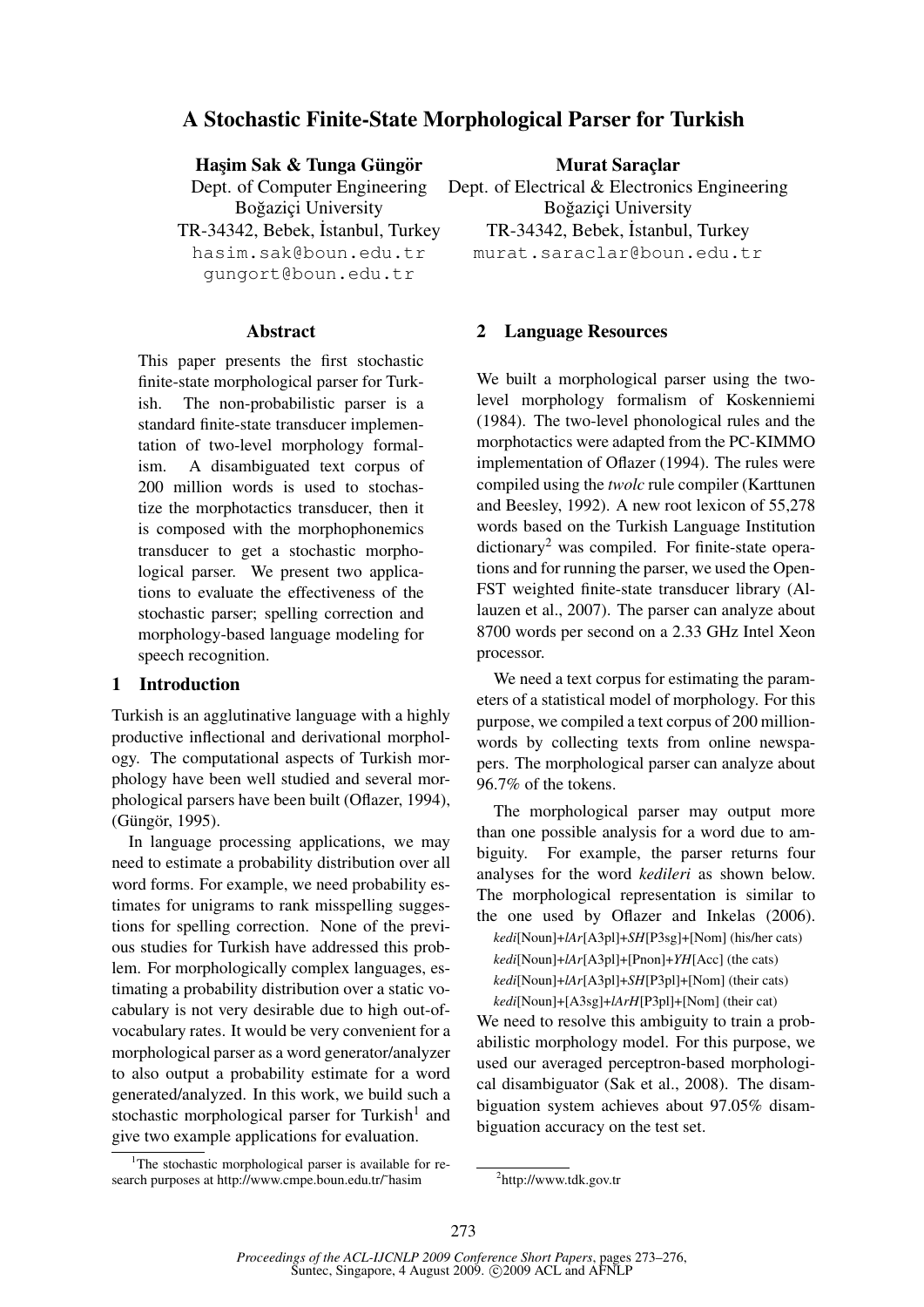

Figure 1: Finite-state transducer for the word *kedileri*.

#### 3 Stochastic Morphological Parser

The finite-state transducer of the morphological parser is obtained as the composition of the morphophonemics transducer  $mp$  and the morphotactics transducer  $mt$ ;  $mp \circ mt$ . The morphotactics transducer encodes the morphosyntax of the language. If we can estimate a statistical morphosyntactic model, we can convert the morphological parser to a probabilistic one by composing the probabilistic morphotactics transducer with the morphophonemics transducer. Eisner (2002) gives a general EM algorithm for parameter estimation in probabilistic finite-state transducers. The algorithm uses a bookkeeping trick (expectation semiring) to compute the expected number of traversals of each arc in the E step. The M step reestimates the probabilities of the arcs from each state to be proportional to the expected number of traversals of each arc - the arc probabilities are normalized at each state to make the finite-state transducer Markovian. However, we do not need this general method of training. Since we can disambiguate the possible morphosyntactic tag sequences of a word, there is a single path in the morphotactics transducer that matches the chosen morphosyntactic tag sequence. Then the maximum-likelihood estimates of the weights of the arcs in the morphotactics transducer are found by setting the weights proportional to the number of traversals of each arc. We can use a specialized semiring to cleanly and efficiently count the number of traversals of each arc.

Weights in finite-state transducers are elements of a semiring, which defines two binary operations ⊗ and ⊕, where ⊗ is used to combine the weights of arcs on a path into a path weight and  $\oplus$  is used to combine the weights of alternative paths (Berstel and Reutenauer, 1988). We define a counting semiring to keep track of the number of traversals of each arc. The weights in the mt transducer are converted to the counting semiring. In this semiring, the weigths are vectors of integers having dimension as the total number of arcs in the  $mt$  transducer. We number the arcs in the  $mt$ transducer and set the weight of the  $n<sup>th</sup>$  arc as the  $n^{th}$  basis vector. The binary plus  $\oplus$  and the times ⊗ operations of the counting semiring are defined as the sum of the weight vectors. Thus, the  $n^{th}$ value of the vector in the counting semiring just counts the appearances of the  $n^{th}$  arc of mt in a path.

To estimate the weights of the stochastic model of the mt transducer, we use the text corpus collected from the web. First we parse the words in the corpus to get all the possible analyses of the words. Then we disambiguate the morphological analyses of the words to select one of the morphosyntactic tag sequences  $x_i$  for each word. We build a finite-state transducer  $\epsilon \times x_i$  that maps  $\epsilon$  symbol to  $x_i$  in the counting semiring. The weights of this transducer are zero vectors having the same dimension as the  $mt$  transducer. Then the finite-state transducer ( $\epsilon \times x_i$ )  $\circ$  ( $mt \times \epsilon$ ) having all  $\epsilon$ :  $\epsilon$  arcs can be minimized to get a one-state FST which has the weight vector that keeps the number of traversals of each arc in  $mt$ . The weight vector is accumulated for all the  $x_i$  morphosyntactic tag sequences in the corpus. The final accumulated weight vector is used to assign probabilities to each arc in the mt transducer proportional to the traversal count of the arc, hence resulting in the stochastic morphotactics transducer  $m\tilde{t}$ . We use add-one smoothing to prevent the arcs having zero probability. The  $m$ t transducer is composed with the morphophonemics transducer  $mp$  to get a stochastic morphological parser.

The stochastic parser now returns probabilities with the possible analyses of a word. Figure 1 shows the weighted paths for the four possible analyses of the word *kedileri* as represented in the stochastic parser. The weights are negative log probabilities.

#### 4 Spelling Correction

The productive morphology of Turkish allows one to generate very long words such as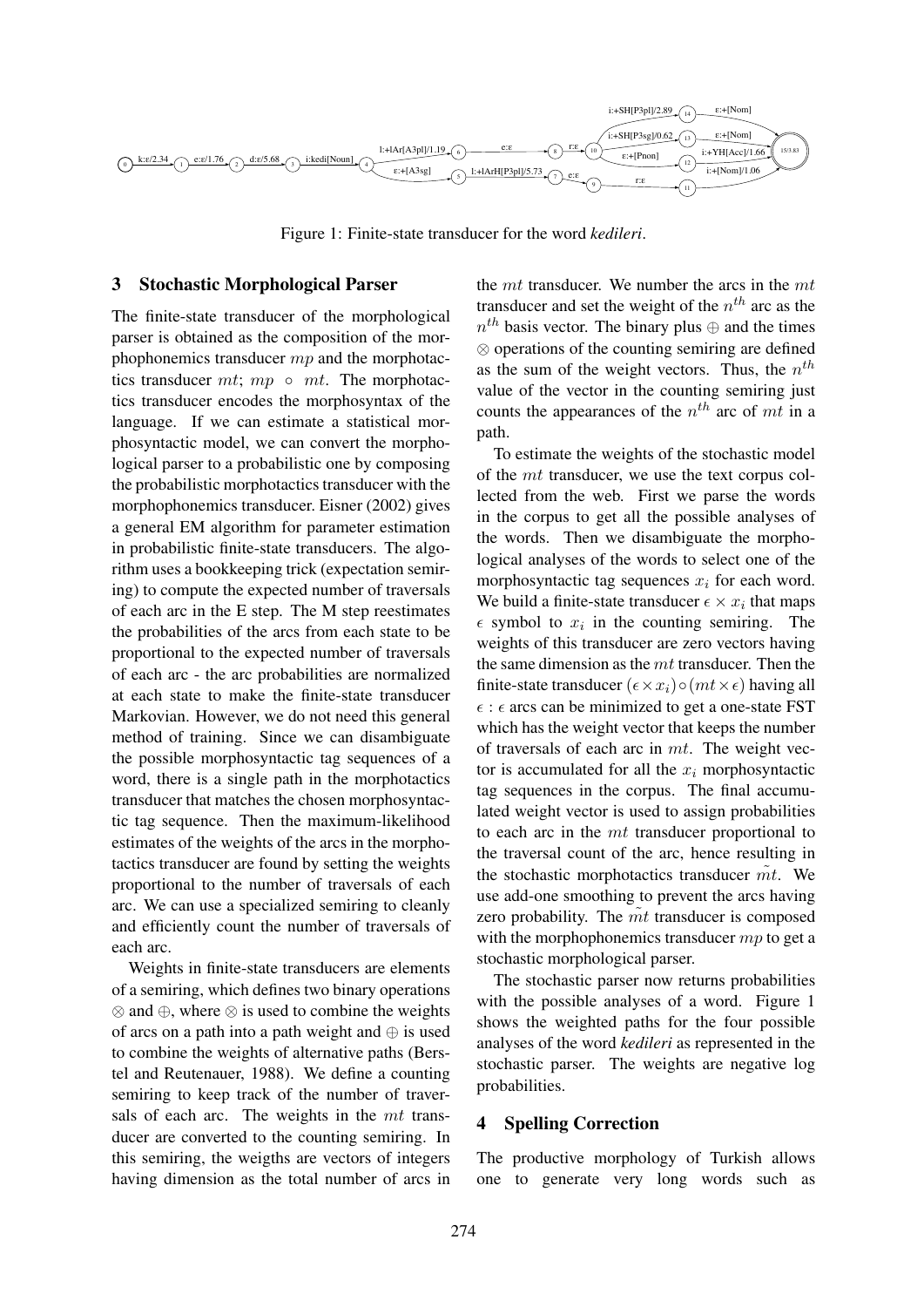$ölims{\bf i}z$ *lestirdiğimizden*. Therefore, the detection and the correction of spelling errors by presenting the user with a ranked list of spelling suggestions are highly desired. There have been some previous studies for spelling checking (Solak and Oflazer, 1993) and spelling correction (Oflazer, 1996). However there has been no study to address the problem of ranking spelling suggestions. One can use a stochastic morphological parser to do spelling checking and correction, and present spelling suggestions ranked with the parser output probabilities. We assume that a word is misspelled if the parser fails to return an analysis of the word. Our method for spelling correction is to enumerate all the valid and invalid candidates that resemble the incorrect input word and filter the invalid ones with the morphological parser.

To enumerate the alternative spellings for a misspelled word, we generate all the words in onecharacter edit distance with the input word, where we consider one symbol insertion, deletion or substitution, or transposition of adjacent symbols. The Turkish alphabet includes six special letters  $(c, \xi, \iota, \delta, \varsigma, \iota)$  that do not exist in English. These characters may not be supported in some keyboards and message transfer protocols; thus people frequently use their nearest ASCII equivalents (*c*, *g*, *i*, *o*, *s*, *u*, respectively) instead of the correct forms, e.g., spelling *nasılsın* as *nasilsin*. Therefore, in addition to enumerating words in one edit distance, we also enumerate all the words from which the misspelled word can be obtained by replacing these special Turkish characters with their ASCII counterparts. For instance, for the word *nasilsin*, the alternative spellings *nasılsin*, *nasilsın*, and *nasılsın* will also be generated.

Note that although the context is important for spelling correction, we use only unigrams. One can build a morpheme based language model to incorporate the context information. We also limited the edit distance to 1, but it is straightforward to allow longer edit distances. We can build a finite-state transducer to enumerate and represent efficiently all the valid and invalid word forms that can be obtained by these edit operations on a word. For example, the deletion of a character can be represented by the regular expression  $\Sigma^*(\Sigma : \epsilon) \Sigma^*$  which can be compiled as a finitestate transducer, where  $\Sigma$  is the alphabet. The union of the transducers encoding one-edit distance operations and the restoration of the special

Turkish characters is precompiled and optimized with determinization and minimization algorithms for efficiency. A misspelled input word transducer can be composed with the resulting transducer and in turn with the morphological parser to filter out the invalid word forms. The words with their estimated probabilities can be read from the output transducer and constitute the list of spelling suggestions for the word. The probabilities are used to rank the list to show to the user. We also handle the spelling errors where omission of a space character causes joining of two correct words by splitting the word into all combinations of two strings and checking if the string pieces are valid word forms. An example list of suggestions with the assigned negative log probabilities and their English glosses for the misspelled word *nasilsin* is given below.

*nasılsın* (14.2) (How are you), *nakilsin* (15.3) (You are a transfer), *nesilsin* (21.0) (You are a generation), *nasipsin* (21.2) (You are a share), *basilsin* (23.9) (You are a bacillus) On a manually chosen test set containing 225 correct words which have relatively more complex morphology and 43 commonly misspelled words, the Precision and the Recall scores for the detection of spelling errors are 0.81 and 0.93, respectively.

## 5 Morphology-based Language Modeling

The closure of the transducer for the stochastic parser can be considered as a morphology-based unigram language model. Different than standard unigram word language models, this morphologybased model can assign probabilities to words not seen in the training corpus. It can also achieve lower out-of-vocabulary (OOV) rates than models that use a static vocabulary by employing a relatively smaller number of root words in the lexicon.

We compared the performances of the morphology-based unigram language model and the unigram word language model on a broadcast news transcription task. The acoustic model uses Hidden Markov Models (HMMs) trained on 183.8 hours of broadcast news speech data. The test set contains 3.1 hours of speech data (2,410 utterances). A text corpus of 1.2 million words from the transcriptions of the news recordings was used to train the stochastic parser as explained in Section 3 and unigram word language models.

We experimented with four different language